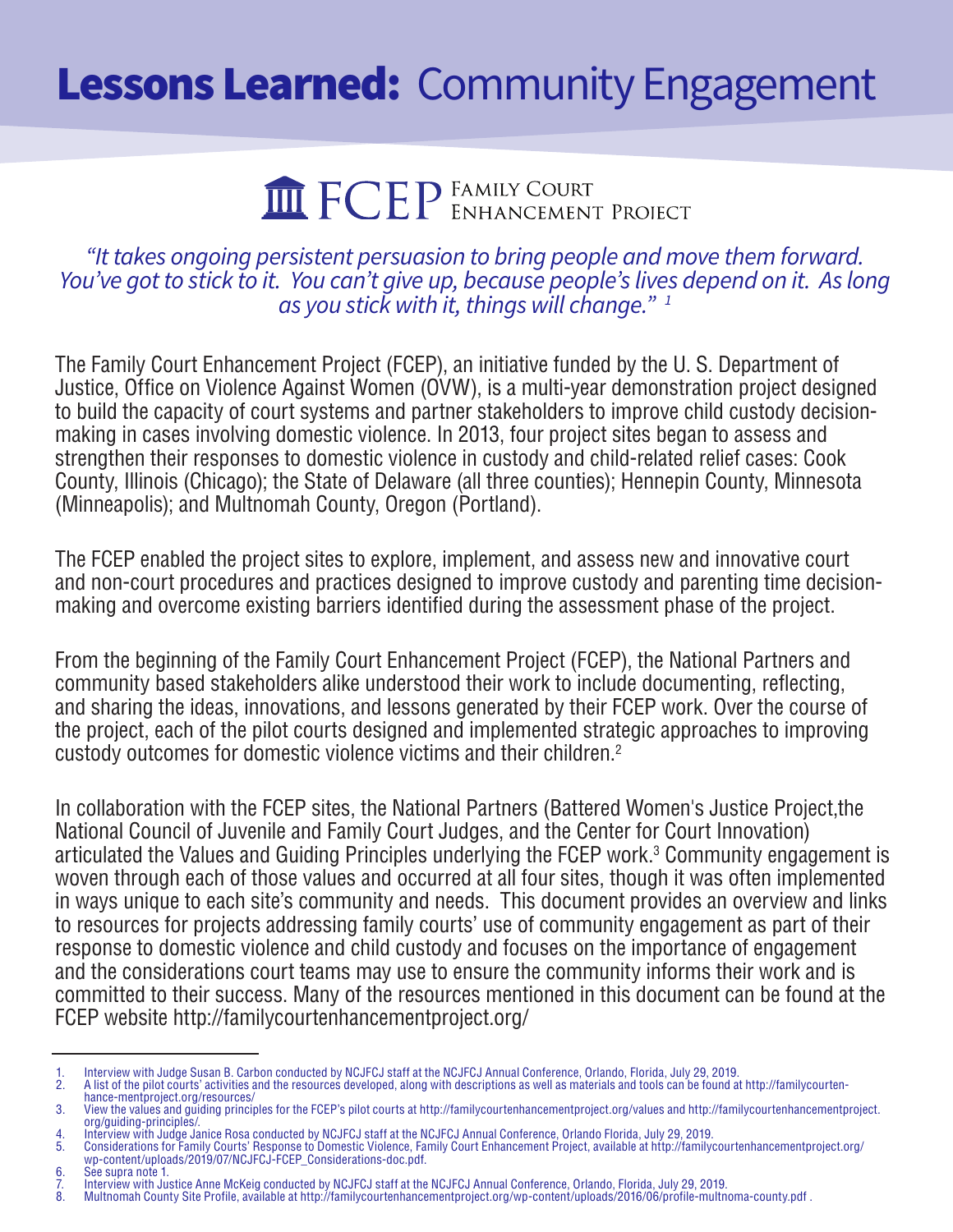### Frequently Asked Questions

*"We learned really quickly, from some of the work that our sites did, what litigants really needed." 4*

#### **Why should courts and judges engage with the community?**

Community outreach and engagement can inform and improve court responses to the community; it can also enhance the community's understanding of and support for the court (and judicial officers). Judicial leadership in community outreach and education regarding family court processes is an effective strategy for enhancing safety and well-being for victims and their families who seek relief from the court.<sup>5</sup> Judge Janice Rosa (Retired, Buffalo NY) who worked with judicial officers at each of the four sites, describes community outreach as a way to learn what litigants really need as opposed to what court systems *think* those litigants need.<sup>6</sup> Justice Anne McKeig (Minnesota), who served previously as a family court judge at the Hennepin County pilot site, described learning from public listening sessions about the ways in which domestic violence victims' lack of understanding of court functions and processes prevented them from seeking help and as a consequence prevented the court from helping them.7

#### **To whom should courts reach out?**

There is no one definition of "community" and each of the FCEP's pilot sites reached out to and engaged with different groups that interact with the courts, including groups defined by their ethnicity, culture, and profession (such as victim advocates). Multnomah County used focus groups, interviews, and surveys with survivors, family law attorneys, custody evaluators, and other court users in order to learn about a range of experiences with the family court, with families impacted by domestic violence, and with perceptions of the court's functions and fairness.<sup>8</sup> Hennepin County held "listening sessions" within the local community both generally and with underserved populations within that community in order to create a public forum for community members to describe their experiences directly to judges and offer their ideas for improvement of court response.<sup>9</sup> Delaware held what it called "affinity group conversations," which included various court professionals as well as survivors and a range of questions designed to help determine where changes were most needed and how best to improve the court's handling of child custody cases involving domestic violence.10 It also conducted "court walk-throughs" in which judges engaged with their court system in the shoes of litigants in order to learn how families perceived court processes.11 Cook County convened focus group conversations, in English and in Spanish, with victim-parents who had obtained a civil protection order from the court and those who did not seek an order.12 The information was shared with judges and other stakeholders involved in planning and implementing project activities.

15. See supra note 8.<br>16. For more informa

See e.g., Native Listening Session Report – 9.29.2017 (2017). Minnesota Judicial Branch, Fourth Judicial District, 2, available at http://familycourtenhancementproj-ect.org/wp-content/<br>uploads/2016/97/9.28.17\_Report\_Native

<sup>11.</sup> Id. 12. See http://familycourtenhancementproject.org/wp-content/uploads/2016/06/profile-cook-county.pdf.

See supra note 6.<br>Id 11.<br>12.<br>13.<br>14.<br>15.

<sup>16.</sup> For more information on Cook County's products and tools for helping self-represented litigants, see http://familycourtenhancementproject.org/wp-content/up-loads/2016/08/ Help-Desk-Personnel.pdf.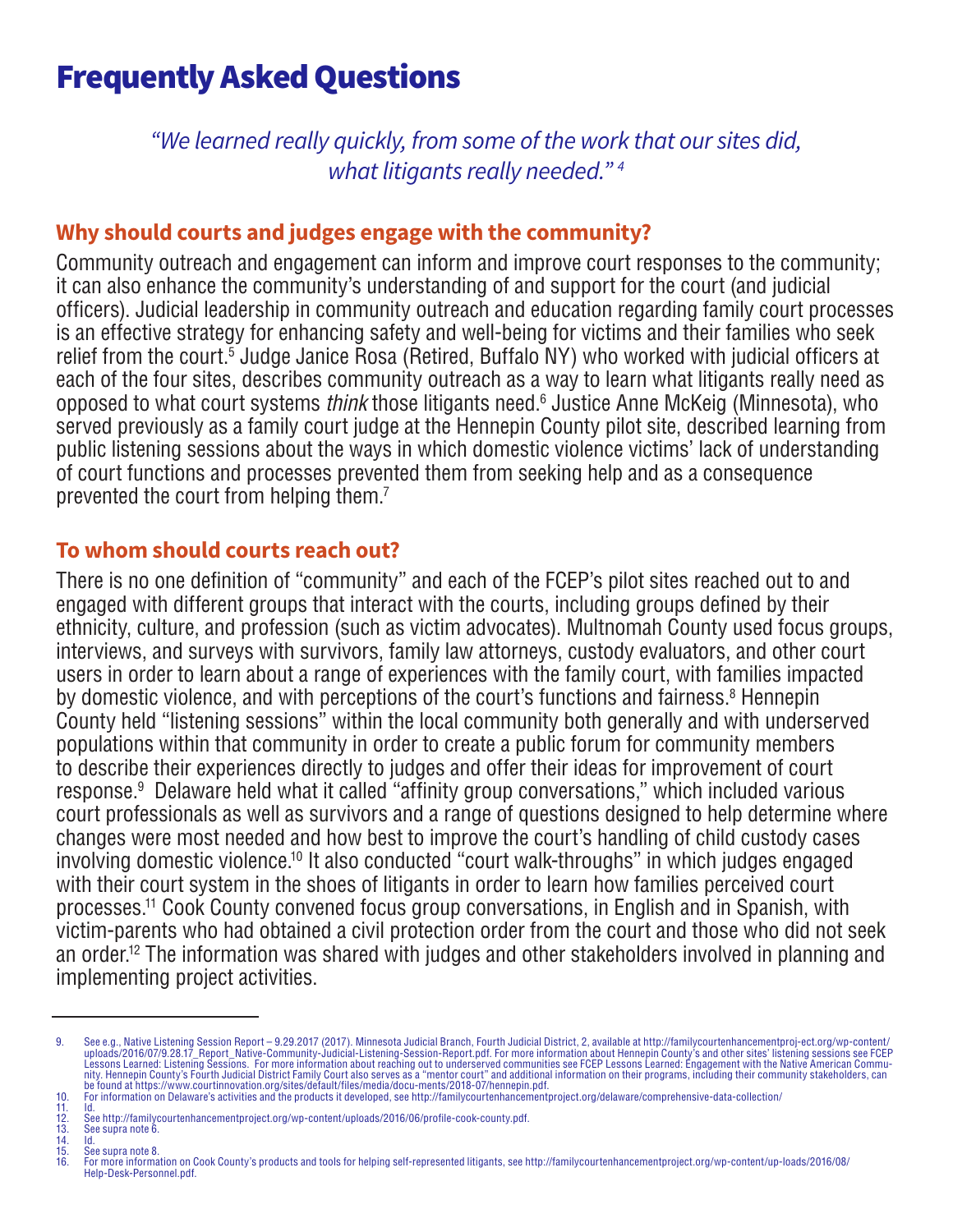#### **How can "conversations" with the community be started and/or sustained?**

As with a courts' definition of community, strategies for starting and sustaining engagement with communities is dependent on each court's characteristics and needs, its priorities for systems change, and its strategies for enhanced decision-making and outcomes.13 Courts increase access to justice by developing and implementing tools, strategies, and guidance to assess and meaningfully respond to litigants', professional stakeholders', and the public's perceptions of the custody process, including regarding procedural justice.14 Those resources can assist with starting and sustaining community engagement efforts. Multnomah County used focus groups and interviews with survivors about their experiences with family court as part of their outreach strategy, conducting additional recruitment for interviewees to ensure they were speaking with a diverse population. Justice McKeig describes starting community outreach in Hennepin County as going out and meeting with community members within their community, including reaching out to offenders at local batterers' intervention groups and meeting with victims (and their advocates) at local victim advocacy centers.15 Cook County sustains its contact with community in part through a self-help desk that includes a constant presence to greet and direct individuals seeking assistance, both in English and Spanish.16

#### *"Understand that you just have to imagine a different future and anything … that is put in the way as a stopper, you have to just say that can't be the stopper, how can we get around that? And then invite people to use their imaginations about what it might look like." 17*

#### **What are the strategies FCEP sites use to educate/learn from their communities?**

All of the project sites engaged in a similar process to better understand their unique challenges and shared priorities and to implement strategies to address those challenges. Multnomah County's strategy was to seek information from certain stakeholders through the use of flyers, focus groups, and interviews.18

They sought help in identifying participants from local partners, including local domestic violence advocacy groups and professional associations such as the state and local bar associations. The Court learned through this process that survivors lacked the information they needed to make informed choices as well as the support they needed to secure services and legal relief. It designed and implemented a strategy to educate and inform survivors as well as provide support through the process that includes the creation of a court 'navigator' position, guidance for judges in communicating with litigants, and self-help documents to educate litigants on court processes.19 To learn more about litigants' needs, the help they received, and the outcome of their civil protection order cases, Cook County implemented an "alert card" system in which petitioners at the court's intake center received the card if they indicated a need for child-related relief.<sup>20</sup> The alert card traveled with the petitioner through the process to indicate to service providers and agencies within the court that further exploration of the issue was warranted.

<sup>17.</sup> Interview with Judge Katherine Tennyson conducted by NCJFCJ staff at the NCJFCJ Annual Conference, Orlando, Florida, July 29, 2019.<br>18. See http://familycourtenhancementproject.org/multnomah-county-or/data-colle

<sup>20.</sup> See http://familycourtenhancementproject.org/courts/cook-county-illinois/.